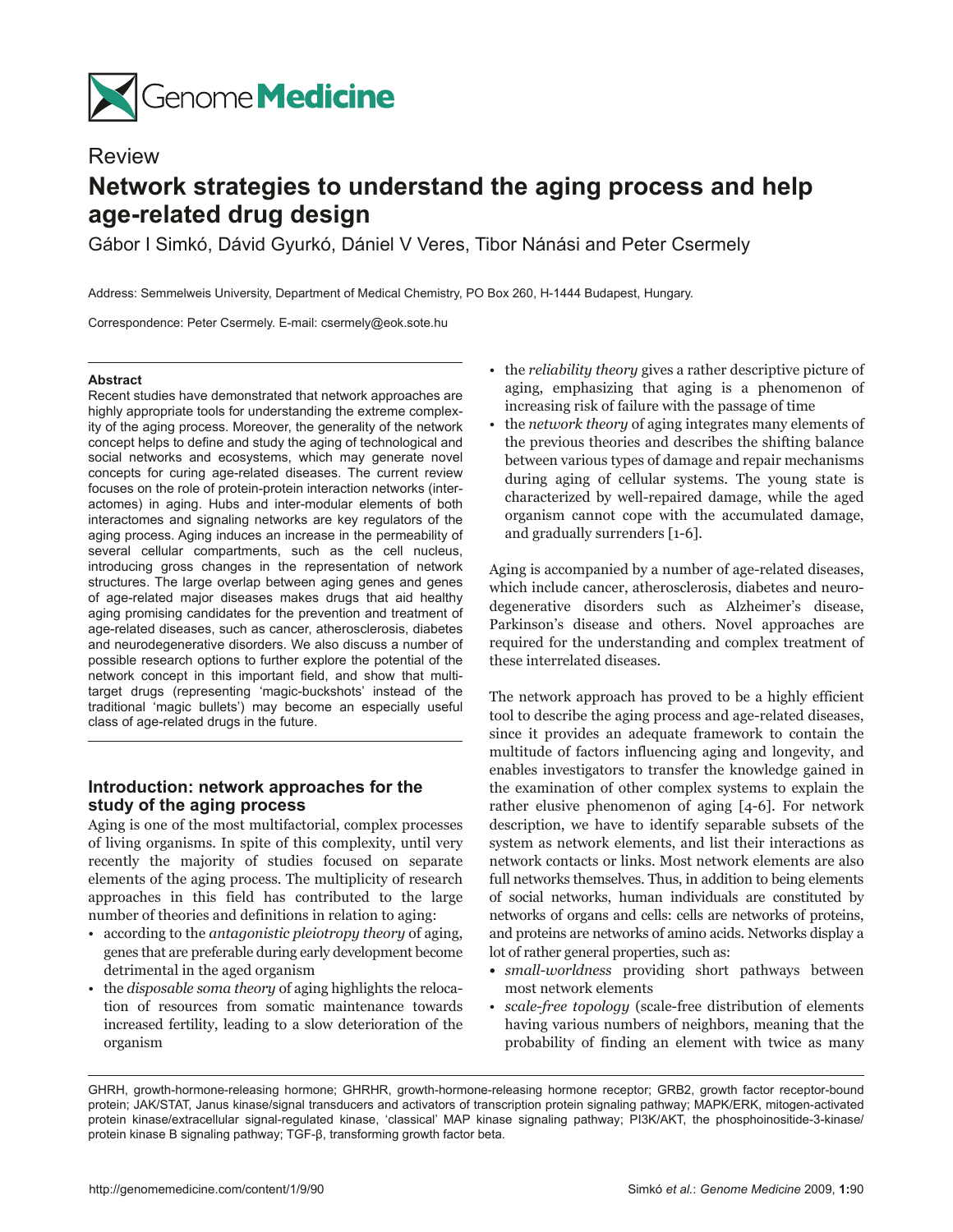neighbors is halved) enabling the *existence of hubs*, which have a much higher number of neighbors than the average

- • a *community structure* separating the networks into various overlapping groups
- • co-existence of *strong and weak links*, where the link strength is usually defined as the real, physical strength of the connection, or as the probability of interactions
- • existence of a *network skeleton*, which is the subset of most important pathways within the network.

Networks provide a framework for the conceptualization of the aging process, but can also be used to understand aging in many ways. We may follow changes in the structure of the network during the aging process. One of the possible networks may be the protein-protein interaction network of the cell, where network elements are the cellular proteins and their links represent their physical interactions. We may also examine correlation networks, where elements that show parallel changes in a given time period are connected. The elements of various correlation networks may be proteins or genes, but also intracellular organelles, or neurons. Aging typically induces the disorganization of correlated changes, but novel elements of coherent behavior can also be observed. All of these can be nicely demonstrated and analyzed in the network representation. Subnetworks may also be defined, where the elements are restricted to only those genes (proteins) that participate in the aging process.

Networks provide a general framework for our understanding of the complexity of life, human conceptualization, culture and technology. It is therefore not surprising that the analysis of the phenomenon of aging can be expanded by the application of a network approach. Table 1 shows a few hierarchical examples of the aging process at different levels, from quantum systems, through the more familiar aging of proteins, cells, and organisms, up to the aging of ecosystems (such as forests), social groups (such as the economy) and human technological networks (such as our Windows programs) [6-15]. This generalization of the concept of aging will give us several novel approaches (and repair methods) to better understand the aging process and to approach therapy for age-related diseases in entirely novel ways.

Since the creation and maintenance of newly established links between two network elements are costly, and aging is usually accompanied by a decline in the system's resources, aging generally induces a loss of links, leading to a declining network. However, aging is also hallmarked by the emergence of non-specific contacts due to the impaired recognition or positioning of potential partners. The increase of non-specific contacts leads to the appearance of novel links within the network, which affect the global network topology. Small-worldness is often lost during

aging (distant elements cannot find each other so easily in an aged network), and many times elements with a large number of contacts (hubs) vanish, or, inversely, specific age-related hubs appear [6,10].

Link removal and link appearance are continuous, parallel events in the dynamic life of most networks. Somewhat surprisingly, their balance does not usually result in a 'mixed' network structure, but rather results in two distinguishable network forms. One of them is the 'foreveryoung', 'ageless', r-strategist-like (proliferation-optimized) network, where link formation is prevalent, the overlap of network communities (modules) is high, and the structure is flexible. The other prevalent type is the 'always old', overspecialized, K-strategist-like (survival-optimized) network, where link decay is most common, the overlap of network communities is small, and the structure is rigid [16]. The shift of topology towards a less overlapping, more rigid structure might by itself suggest the aging of the system described by a given network.

Networks not only age themselves, but also affect the aging of their components. The network context may slow down the aging of network elements, exemplified by the effect of social networks on elderly people [12]. On the contrary, networks may also channel unexpected damage, leading to an accelerated aging of their components, in a similar way as the avalanche of mitochondria-related free radicals accelerates the aging of all surrounding molecules [17].

Cellular networks may be divided into six categories [6]: three structural networks, including protein-protein interactions, cytoskeletal and membrane-organelle networks, and three functional networks, including gene transcription, signaling and metabolic networks. Our review focuses on the protein-protein interaction networks among these cellular networks.

# **Protein-protein interaction networks in aging**

In protein-protein interaction networks (interactomes), elements are proteins and the links between them are their physical interactions. Ideally, the weight of a proteinprotein interaction link should correspond to the affinity (strength) of the physical interaction between the two proteins. However, current protein-protein interaction databases use agglomerated data, which conceptualize the weight as the probability of the actual interaction and average the important effects of simultaneous expression, intracellular compartmentalization, post-translational modifications and so on. Due to this probability function-like network concept, the links of protein-protein interaction networks usually do not have directions. Signaling networks may be considered as subnetworks of proteinprotein interaction networks, where the elements (signaling molecules) represent a segment of the proteins participating in the complete interactome, and are connected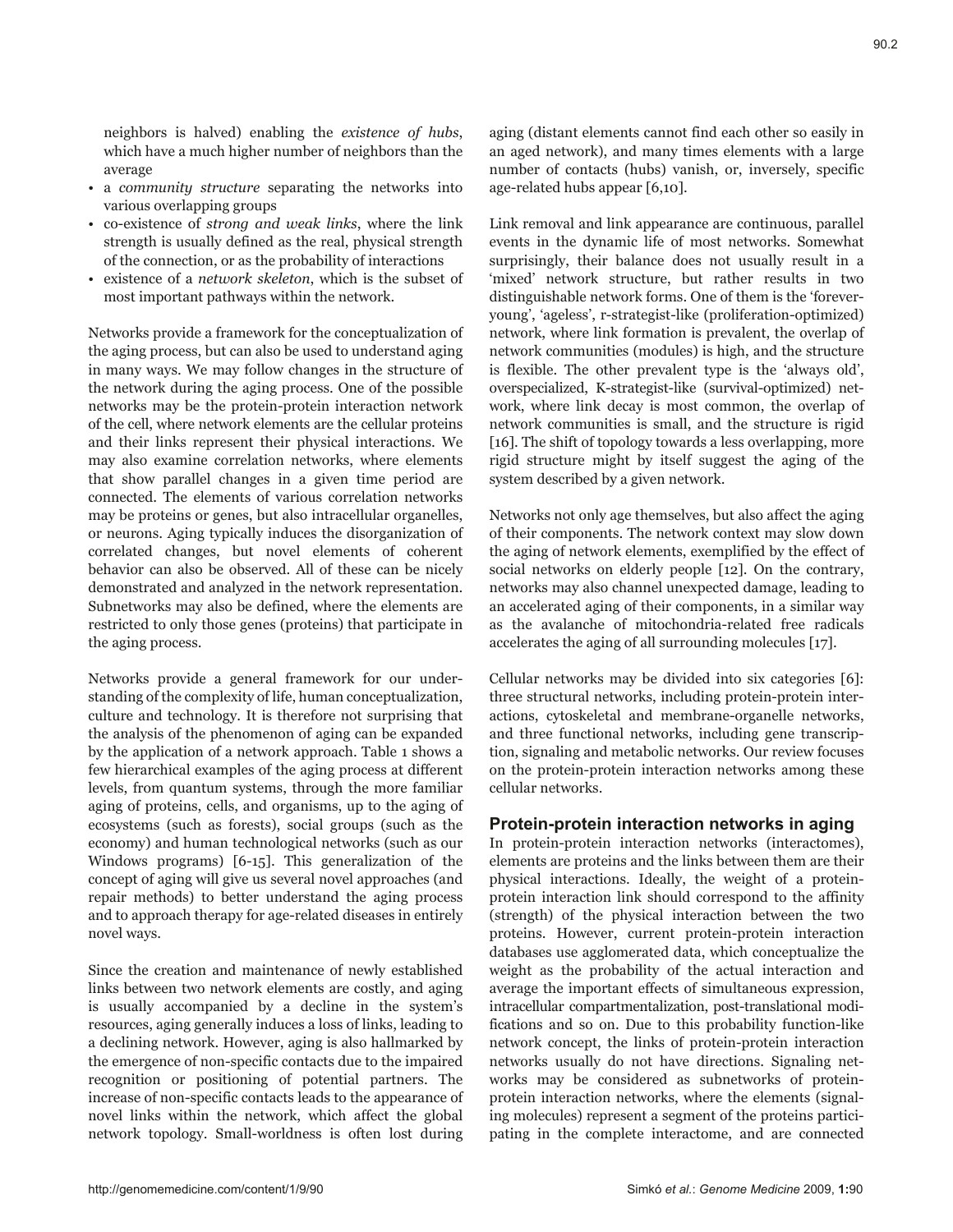#### **Table 1**

| Elements of the<br>hierarchical network level                                        | Hallmarks of the aging process                                                                                                                                                                                                                                                                                                                                                                                                                                                                         |
|--------------------------------------------------------------------------------------|--------------------------------------------------------------------------------------------------------------------------------------------------------------------------------------------------------------------------------------------------------------------------------------------------------------------------------------------------------------------------------------------------------------------------------------------------------------------------------------------------------|
| Elementary particles of<br>quantum systems                                           | Physical equations do not change in time (for example, Newton's laws have not changed in the past few<br>centuries). However, the equations describing a system in a non-equilibrium state do change - this is called an<br>aging process, which is a typical behavior of quantum particles embedded in a thermal bath, or of semi-<br>ordered, glassy materials [7,8]                                                                                                                                 |
| Monomers of biological<br>macromolecules (amino<br>acids, nucleotides, and<br>so on) | Unrepaired replication, transcription and translation errors accumulate. Various forms of protein (and nucleic<br>acid) damage become more and more prevalent (for example, in an 80-year-old human, half of all proteins are<br>estimated to be oxidized): cross-links, occasional proteolytic cuts, amino acid truncations develop [6]                                                                                                                                                               |
| Proteins                                                                             | Due to energy loss and protein damage, protein-protein interactions may disappear or lose their affinity. Novel,<br>unexpected, quasi-random protein interactions may also occur. Protein complex composition becomes<br>'wobbly', fuzzy. Proteins are dislocated and appear in unusual cellular compartments [9,10]                                                                                                                                                                                   |
| Cells                                                                                | Intercellular interactions may become irreversibly tight (for example, by developing cross-links) or too loose,<br>gradually loosing their high-affinity contacts. Since the development of intercellular contacts is costly,<br>functional brain networks show loss of their small-world properties in age-related Alzheimer's disease [11]                                                                                                                                                           |
| Organisms                                                                            | The social network of aged individuals usually deteriorates and shrinks, keeping only the most important<br>contacts for major remaining social functions. This contributes to age-related cognitive decline and to the loss<br>of emotional support leading to increased frailty [12]. Ecosystems like forests also show the hallmarks of aging<br>[13]                                                                                                                                               |
| Social groups                                                                        | A network of social groups, such as a network of firms, may also display the signs of aging as has been shown<br>in the declining network of the New York garment industry by Brian Uzzi and colleagues [14]                                                                                                                                                                                                                                                                                           |
| Ecosystems forming a<br>global ecological network                                    | Aging research into the global ecosystem of Earth, Gaia, is in its infancy at the moment. However, our<br>increasingly integrated knowledge, such as the global river network [15], gives us more and more tools to<br>assess the rather worrisome aging of our habitat                                                                                                                                                                                                                                |
| Elements of human<br>conceptual, cultural and<br>technological systems               | Human conceptual networks (such as arguments over a complex issue; cross-references in textbooks, and so<br>on), cultural networks (such as the network of actors in a Shakespeare drama, movie actor networks, and<br>so on), or technological networks (such as electric power grids, computer programs, the internet, and so on)<br>may also show typical signs of aging. As a trivial example, we all experience more frequent errors of our<br>Windows program network when the system gets older |

# **Conceptualization of the aging process at the different hierarchical network levels**

with directed and (so-called) colored links, where colors show if the interaction has an activating or inhibiting role.

# **Protein-protein interaction network of aging-associated genes**

The protein-protein interaction network of aging-associated genes (or longevity networks as referred to by Budovsky *et al.* [18]) is another subnetwork of the interactome containing the proteins of aging-related genes [19] as well as the links between them. Figure 1 shows the human protein-protein interaction network of aging-associated genes [19-21]. Importantly, the network is a continuous network; only the GHRH (growth hormonereleasing hormone) and GHRHR (GHRH receptor) agingassociated proteins are not participating in its giant component shown in the figure. The extensive coverage of age-related genes by the giant component of the related longevity network has also been shown by Budovsky *et al.* [18]. The network shown in Figure 1 includes a large number of key signaling proteins. p53 and GRB2 (growth factor receptor-bound protein) are two prominent hubs having a large number of neighbors and occupying a central position in the network characterized by a high 'betweenness centrality'. p53 is a transcription factor that

plays a prominent role in the regulation of the cell cycle stress response, apoptosis, and has both aging and antiaging effects [22]. GRB2 is an important adaptor protein in growth signaling, although its direct role in aging has not been elucidated yet. Members of the MAPK/ERK (mitogenactivated protein kinase/extracellular signal-regulated kinase), PI3K/AKT (phosphoinositide-3-kinase/protein kinase B) and JAK/STAT (Janus kinase/signal transducer and activator of transcription) pathways are among the 20 largest hubs of the network (Figure 1). These pathways occupy key positions of the network, suggesting that they have a high impact on aging. The importance of hubs in age-related gene networks was also demonstrated by earlier studies by Promislow [23], Ferrarini *et al*. [24], Budovsky *et al.* [18] and Bell *et al*. [25]. The overrepresentation of signaling proteins was also noted by Wolfson *et al.* [26], who showed that a common signaling signature network of human longevity and major agerelated disease genes exists, and that this includes the insulin pathway and, somewhat surprisingly, adherens junctions- and focal adhesion-related signaling.

Besides the subnetwork of aging-related gene protein products, a more extended network, including their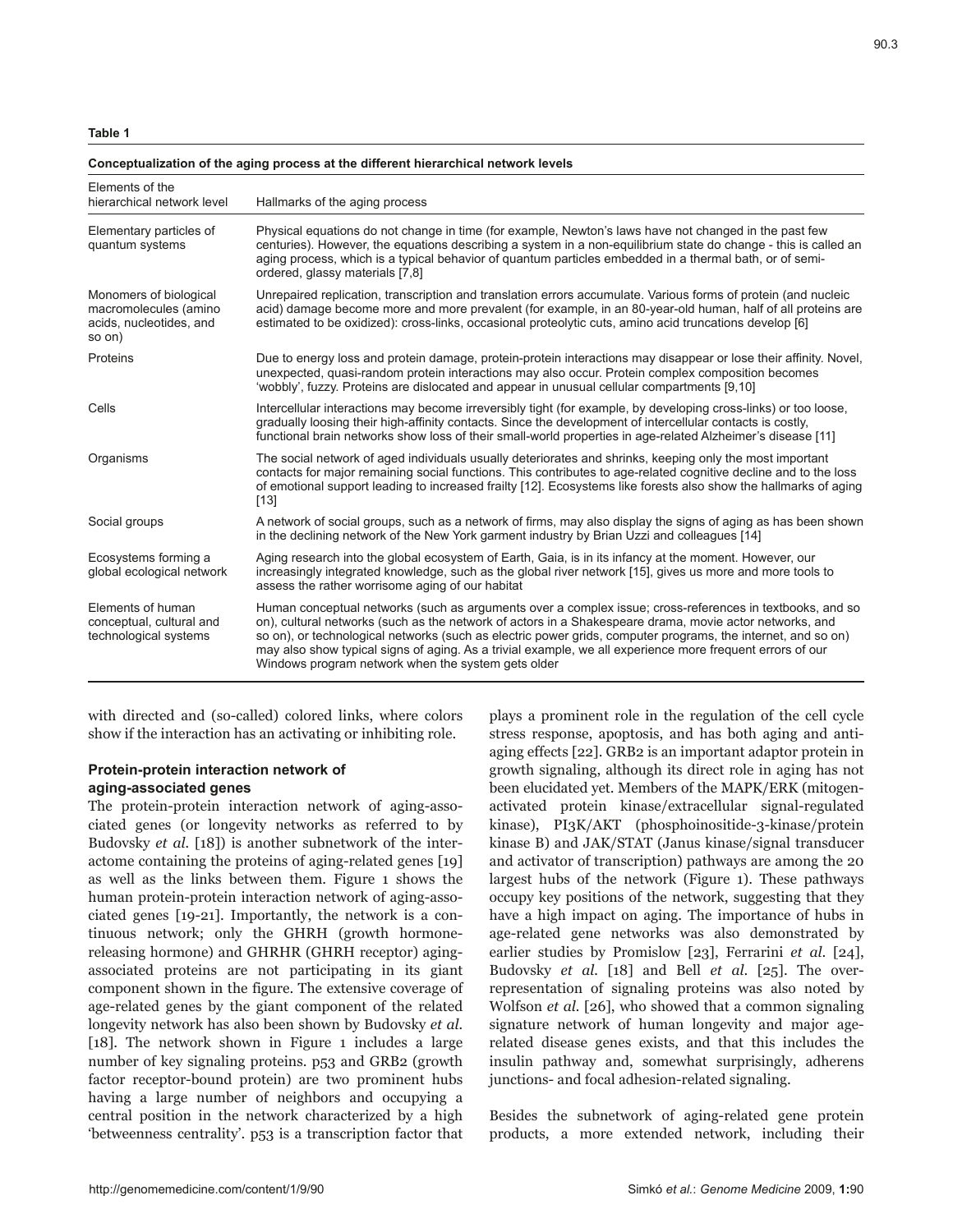

#### **Figure 1**

The human protein-protein interaction network of aging-associated genes. A total of 261 aging-associated genes were assembled using the GenAge Human Database [19]. Protein-protein interactions of the human interactome were collected from the 8.0 version of the STRING database [20] using physical contacts only. The network was visualized using the Cytoscape program [21]. The degree (number of neighbors) of nodes is represented by the size of the circle and the font. Note the high number of signaling pathway proteins among hubs (nodes with degrees - and therefore size - much greater than average), exemplified by the MAPK/ERK and PI3K/AKT proteins.

neighbors and their neighbors' connections, can also be created [18,25,26]. This extended network contains the neighbors of age-related proteins, which have not been yet recognized as aging-related genes. These proteins give an excellent target set to identify further aging-related genes, as has been demonstrated by Bell *et al.* [25].

## **Changes of whole interactomes during the aging process**

Xue *et al.* [27] went yet a step further, and examined changes in the whole fruit fly and human brain interactome during aging. They showed that age-related changes preferentially affect only a few modules (communities, groups) of the network, and aging-associated proteins are typically located between modules, providing an important element of the regulation of network functions. Molecular chaperones also have a preferential inter-modular localization. Their inter-modular position is special, since they link distant network modules with low-affinity, weak links, which stabilizes the network [10]. On the other hand, chaperones also constitute an important repair mechanism that slows down the aging process. During stress, chaperones become occupied by damaged proteins, which contributes to a larger separation of network modules [6,28]. We expect that the same mechanism occurs during the aging process. Chaperones, and presumably a large number of other proteins (in yeast this class constitutes 5%

of the whole genome [29]), lose their module-connecting, stabilizing role in aging cells and organisms. The disappearing weak links destabilize the network, the modules fall apart, their regulation becomes deteriorated, and the separated modules cannot optimally fulfill their tasks. Such changes lead to increased noise and destabilization in the network, which correspond well with the typical signs of aging.

The GenAge Database [19] contains almost 300 agingassociated human genes. Most of these genes encode proteins that do not act alone, but rather as parts of many smaller or larger protein complexes. The complexity of the age-related protein-protein interactions is revealed by the cross-talk of age-related signaling pathways. As an example, the growth hormone-related pathways, the oxidative stress-induced pathway and the dietary restriction pathway all affect the FOXO (Daf-16) transcription factor [30]. Many more focal points of age-related signaling may emerge in the future. Network analysis will certainly offer great help in the identification of these key elements, which may also serve as drug targets.

Despite our enthusiasm, we must note that the network approach is only in its infancy with regard to its applications to aging research. As a result, most genes that have been predicted by network-related methods as participants in the aging process have not yet been verified experimentally. However, we may already highlight a number of novel longevity genes as neighbors of age-related proteins. Those candidates that are neighboring hubs with high centrality within the network show particular promise. Moreover, modern network-prediction methods [31] may also be able to predict links and network elements that should be a part of the network, but that have not yet been identified. These network extensions may also provide additional research targets for future age-related studies. Network-based analysis may also give a molecular-level explanation of age-related macroscopic features such as the increased unpredictability, diversity and destabilization of aged organisms, including elderly people. Such so-called 'emergent properties' of networks are features displayed by the whole network, but cannot be predicted from any single network element. Aging is characterized by a large number of such 'emergent-like' properties; an understanding of the whole cellular system is needed. Networks provide an efficient tool for accomplishing this goal.

# **Age-related changes in cell compartmentalization**

As discussed earlier, the signaling subnetwork becomes a prominent part of protein-protein interaction networks in the elucidation of the mechanisms related to aging. In this section we will consider the involvement of various cell compartments (such as the nucleus, endoplasmic reticulum, Golgi apparatus, mitochondria, plasma membrane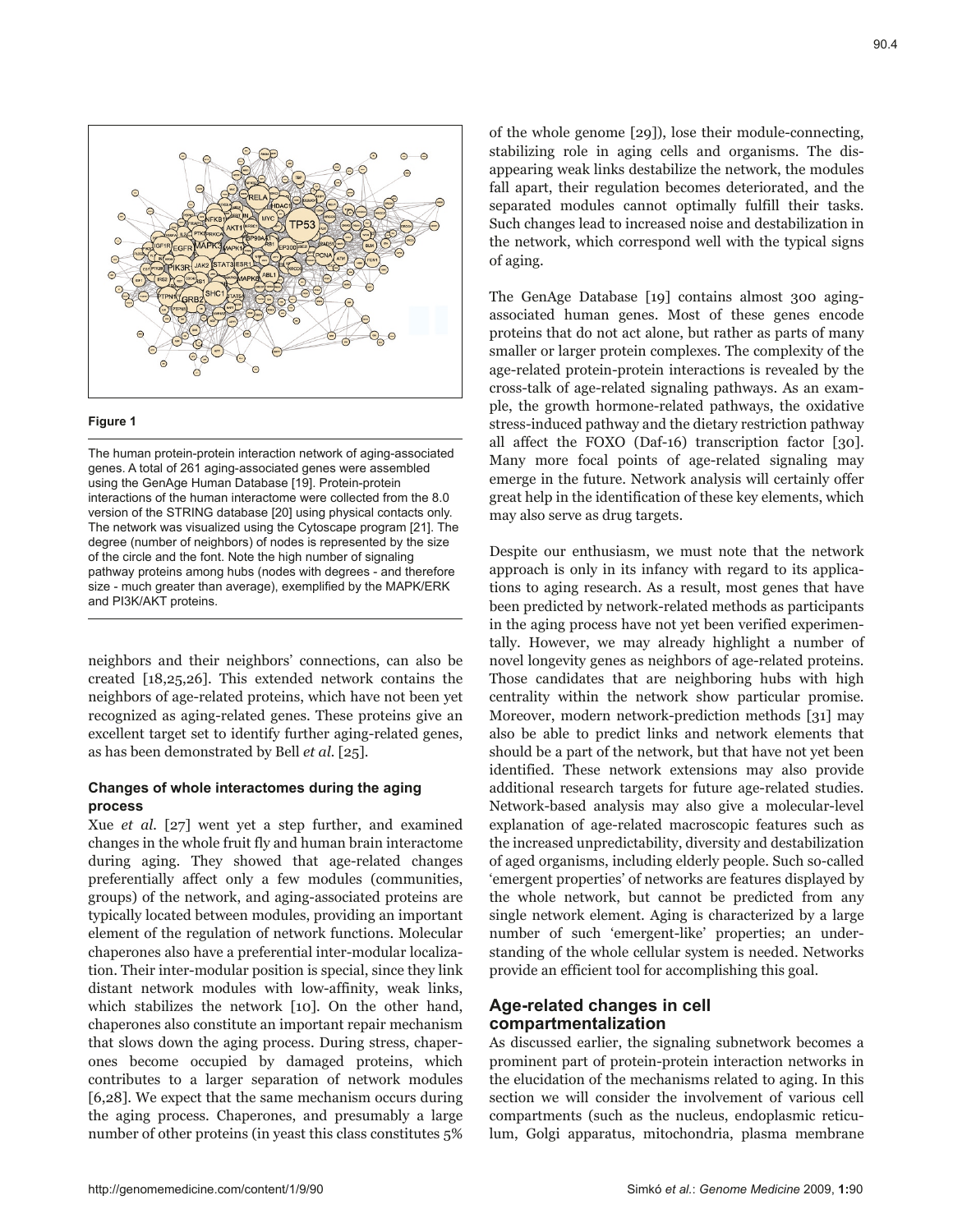

## **Figure 2**

Age-related signaling network of cellular compartments. In this network representation, the elements of the network are the cellular compartments (PM, plasma membrane; ER, endoplasmic reticulum; MITO, mitochondria; GOLGI, the Golgi apparatus; NUCL, nucleus; PLASM, cytoplasm), while the links between them represent the age-related signaling pathways [30]. The network has been visualized using the Cytoscape program [21]. The colors represent the following pathways: orange, growth hormone pathways; green, MAP-kinase cascade; blue, dietary restriction pathway; red, reactive oxygen species.

and cytoplasm) in signaling processes. Figure 2 shows the age-related signaling network of cellular compartments, where network elements are the cellular compartments and links between two compartments represent various aging-related signaling pathways [30] involving both compartments. The major cell compartments contribute to the age-related signaling pathways to a similar extent, with the exception of the Golgi apparatus. This large spatial complexity of signaling events is in agreement with the multifactorial nature of age-related signaling. In the network representation, mitochondria and the endoplasmic reticulum are tightly coupled, which is in agreement with the results of cell biological studies.

During the aging process, the nuclear pore complexes become more permeable [9]. This key element of cellular aging not only disturbs the nuclear reassembly after mitosis and compromises nuclear integrity, exposing DNA to oxidative damage, but may also significantly disturb all nucleus-related signaling steps, including the growth hormone-, insulin-, TGF-β (transforming growth factor-β)-, dietary restriction-, and oxidative stress-mediated signaling pathways.

Other cellular compartments, such as mitochondria, the endoplasmic reticulum or the plasma membrane, may also become more permeable in aged cells. Indeed, an increased susceptibility of the mitochondrial permeability transition pore has been reported in aged mice [32] and in interfibrillar heart mitochondria of aged rats. The age-related reduction of Ca2+ retention capacity of interfibrillar heart mitochondria may explain the increased susceptibility to stress-induced cell death in the aged myocardium [33]. Similarly, an age-dependent decline of sarcoplasmic reticulum ultrastructure, leading to irregular Ca<sup>2+</sup> signaling, has been reported. This structural change is related to the decreased expression of the mitsugumin-29 protein [34]. The increased fragility of the plasma membrane of senescent cells may be a result of increased exosome formation in the senescent state, as seen in normal and prostate cancer cells [35]. Increased exosome formation also accompanies the development of drusen, an extracellular deposit that represents a significant risk factor of age-dependent macular degeneration [36].

# **Age-related drug development**

Currently, only a small number of drugs on the market directly target the aging process. Most of the available medicaments prevent skin aging, such as a kinetin-based drug that delays the effects of aging in human skin fibroblasts [37], or an algae extract that activates the proteasome and delays the aging of human keratinocytes [38]. The skin-rejuvenating actions of several other compounds (for example, ethanolamine [39], or 4-oxo-retinol [40]) have been patented, although their mechanisms of action and biological importance have not yet been fully established. A recent study showed that rapamycin treatment started in already aged mice (at 600 days of life) extended both the median and maximal lifespan of the animals [41].

Several studies [42-44] have shown that the development of multi-target drugs might give better results than the traditional 'magic bullets' targeting a single protein. Singletarget design might not always give satisfactory results, as there might be a cellular 'backup' system that replaces the functions of the inhibited target protein. The low-affinity binding of multi-target drugs increases the druggable proteome (that is, the number of proteins able to bind a drug-like, small and hydrophobic, orally administered compound with a reasonably high affinity), hence the number of potential drug targets. Multiple targeting allows lower doses, which often result in fewer side-effects and less toxicity and resistance. By using multi-target drugs we can decrease the functionality of entire protein cascades, which explains how multi-target design can produce more effective results, while not influencing drastically any components within the system.

The network approach opens several avenues for the design of a multi-target drug. One may attack hubs of the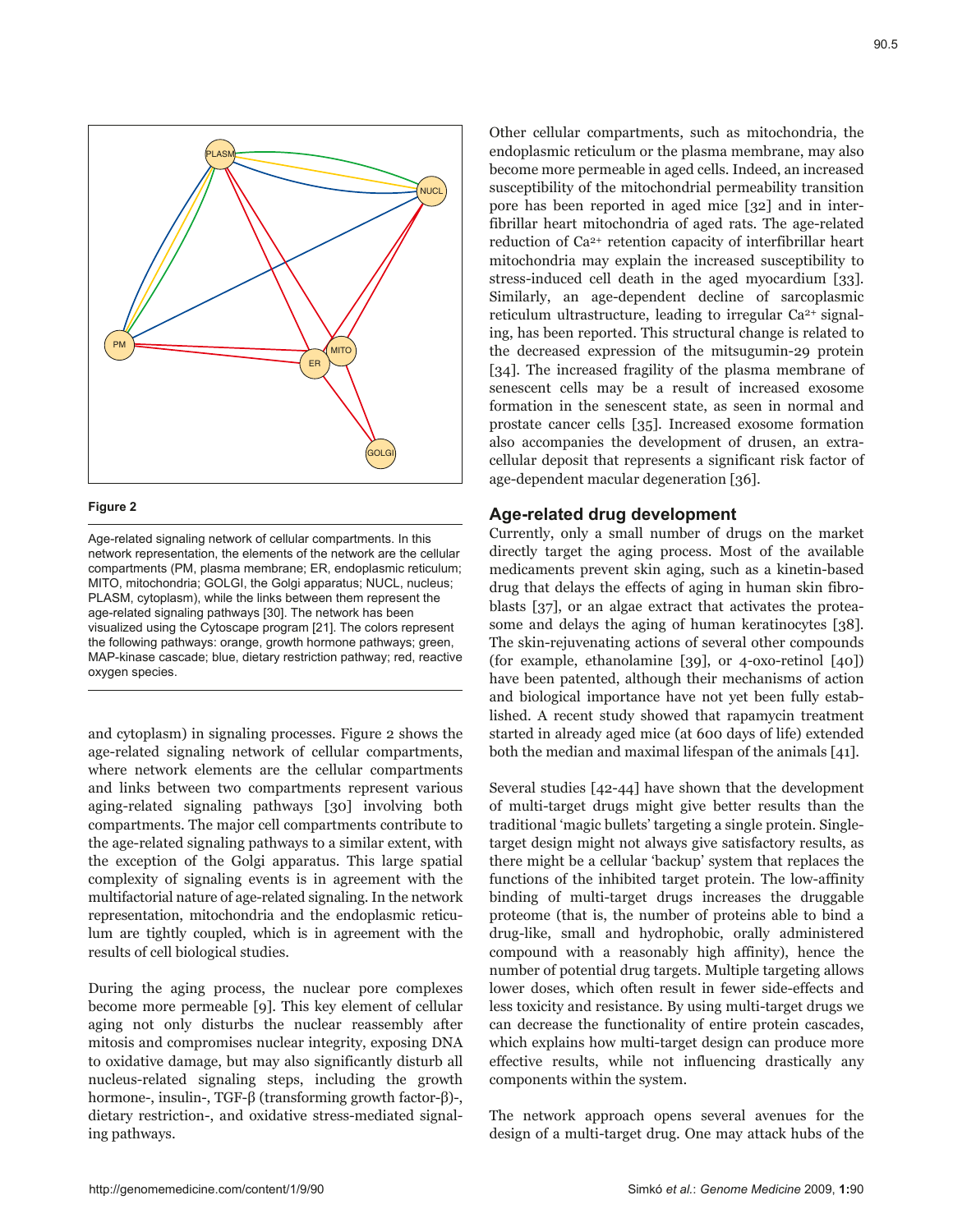protein-protein interaction network, 'hub-links' (links connecting hubs), bridges (inter-modular links having a central position characterized by a high 'betweenness centrality') or elements in the overlaps of numerous network modules [43]. Moreover, perturbation analysis of protein-protein interaction networks may highlight those alternative target sets for multi-target drug design where the initial effects (for example, mutations or protein damage inducing an age-related disease or aging) accumulate their actions [45].

Recent studies have shown that aging is strongly linked with age-related diseases, and that these processes share a common signaling network [18,26]. Signaling hubs of the age-related protein-protein interaction subnetwork may be good candidates for age-related drug-targets, which may also help prevent or cure age-related diseases. Moreover, the extended age-related protein-protein interaction network, including the neighbors of ageing gene products, contains a large number of as-yet unknown age-related proteins that offer additional drug-target options [25,26]. The central position of key age-related proteins in the interactome raises the possibility that appropriately selected subsets may form efficient target sets for multitarget drug design, opening a way to ensure healthy aging instead of combating each age-related disease one by one.

# **Conclusions and perspectives**

In the introduction to this review we showed that the network approach can grossly expand the aging concept from quantum systems up to the complex ecosystem of the Earth (Table 1). We are at the very beginning of both the conceptualization and study of the aging process of the internet, worldwide web, social networks, forests, trade and co-ownership networks of the economy, and so on. This network-related generalization of the aging concept will allow us to understand the aging and age-related diseases of our body from a number of entirely novel perspectives. The use of the dual concept of 'forever young' (flexible, proliferation/exploration-optimized) and 'alwaysold' (rigid/overspecialized, survival-optimized) networks [16] will certainly help the generalization of our biological and medical knowledge on aging of other complex systems.

Our review focuses on the role of protein-protein interaction networks (interactomes) and their subnetworks, signaling networks in aging. Hubs and inter-modular elements of both protein-protein interaction and signaling networks have proved to be of great importance in the regulation of the aging process. Looking to the future, the challenge for further studies is to enrich this list with other topologically or dynamically important network positions, such as creative network elements [46]. The thorough analysis of age-related network positions will increase the accuracy of the prediction of novel age-related genes. Signaling proteins are highly over-represented among age-related gene products, including network hubs. The age-related signaling network components can also be found among the major age-related disease genes, forming a common signaling signature.

Aging induces a rather general permeability increase of various cellular compartments, such as the nucleus, the endoplasmic reticulum and mitochondria. However, this increase is probably not a consequence of increased membrane flexibility. On the contrary, the increased permeability (or susceptibility to increased permeability) may reflect an increased membrane rigidity causing membrane fragility. Changes in the permeability of cellular compartments certainly rearrange the actual representation of both interactomes and signaling networks. These assumptions open a number of exciting areas for further study.

All the above findings are good starting points for finding novel drug targets to help healthy aging and extend the healthy lifespan. Multi-target drugs will be especially suited to address the extreme complexity of aging. The large overlap between network components participating in the regulation of the aging process and in age-related major diseases, such as cancer, atherosclerosis, diabetes, and neurodegenerative diseases, makes the development of agerelated multi-target drugs especially promising, since, with the help of these 'magic buckshots', we may help the prevention of many age-related diseases altogether.

## **Competing interests**

The authors declare that they have no competing interests.

# **Authors' contributions**

GS prepared the figures, wrote a significant part of the protein-protein interaction network and drug-development sections and helped to finalize the manuscript; DG made important contributions to the introduction, Table 1 and the finalization of the manuscript; DV and TN contributed to Figure 2 and to the cell compartmentalization section; PC prepared the outline and integrated the sections.

## **Authors' information**

All authors are members of the LINK-Group (www. linkgroup.hu). GS and DG are completing their MSc theses, DV and TN are undergraduate research students and PC is a professor of biochemistry and network studies.

## **Acknowledgements**

Work in the authors' laboratory was supported by the EU (FP6-518230) and the Hungarian National Science Foundation (OTKA K69105).

#### **References**

- 1. Kirkwood T, Austad S: **Why do we age?** *Nature* 2000, **408:**233-238.
- 2. Masoro E, Austad S (Eds): *Handbook of the Biology of Aging*. 6th edition. San Diego: Academic Press; 2006.
- 3. Vasto S, Candore G, Balistreri C, Caruso M, Colonna-Romano G, Grimaldi M, Listi F, Nuzzo D, Lio D, Caruso C: **Inflammatory**